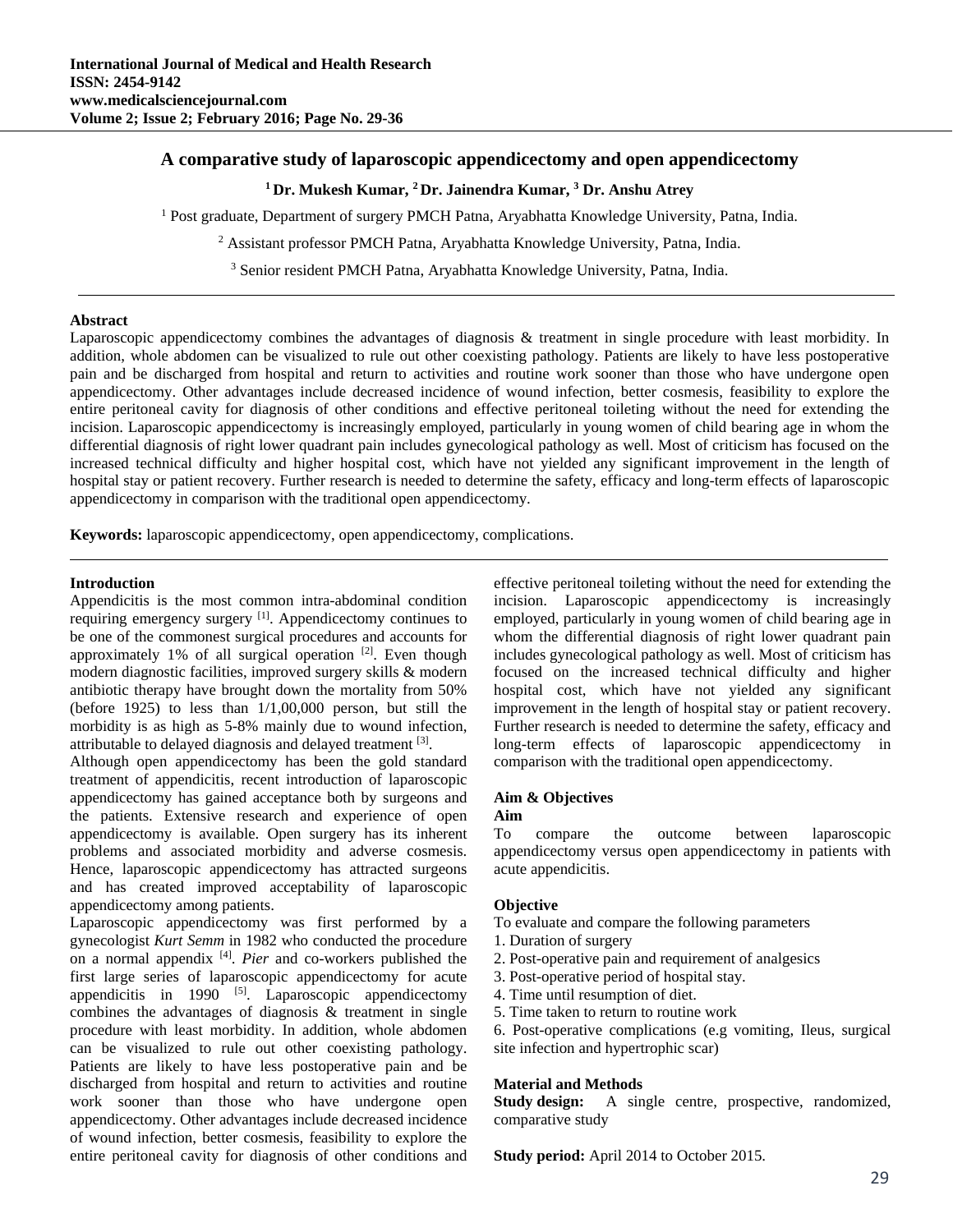**Study centre:** Department of Surgery Patna Medical College and Hospital, Patna

**Sample size:** 60 (30 in each group)

Target group: Patients with acute appendicitis admitted through Emergency/OPD

## **Inclusion criteria**

All patients with clinical diagnosis of acute appendicitis between age 10 to 50 years with ASA grade 1e or 2e

## **Exclusion criteria**

- 1. History of symptoms for more than 5 days
- 2. A palpable mass in the right lower quadrant
- 3. Cirrhotic patients or patients with coagulation disorders
- 4. Generalized peritonitis
- 5. Shock at time of admission
- 6. Patients converted to open procedure due to instrument error
- 7. Patients with large ventral hernia, history of laparotomy or any contraindication to laparoscopic surgery.
- 8. Inability to give informed consent
- 9. Pregnancy

# **Ethical clearance**

Ethical clearance was taken from the institute ethical review board.

# **Methodology**

All the patients presenting in the emergency/OPD with acute onset right lower quadrant pain abdomen were assessed clinically and investigated.

The diagnosis of appendicitis was made based on the following criteria:-

- 1. History of right lower quadrant pain or periumbilical pain migrating to the right lower quadrant
- 2. Anorexia, nausea and/or vomiting
- 3. Fever of more than 37.5degree
- 4. Right lower quadrant tenderness and guarding on physical examination
- 5. Leucocytosis > 10,000 cells per ml and presence of immature white cell lineage in peripheral smear
- 6. Ultrasonography finding of acute appendicitis

A complete pre-operative routine hematological, biochemical, serological and biophysical investigation was done which included: CBC, Serum Urea and creatinine, Serum electrolytes, Random blood sugar, Routine and microscopic urine analysis, Viral profile (HIV I & II, HBsAg and anti HCV), ECG and Chest X ray.

Patients were informed about the surgical technique, need of surgery, measurement of pain using visual analog pain scale (Wong Baker Pain Scale).



**Fig 1:** Wong Baker Pain Scale (VAS)

The qualifying patients were informed of the risk and benefits of each type of operative procedure and asked to sign a detailed informed consent in their respective language.

Postoperative pain was assessed at 6, 12, 18 & 24 hrs on post op day (POD0) and 12 hourly on POD1& POD2. Patient were administered inj. diclofenac in the dose of 1mg/kg I.M every 12 hourly. Rescue analgesia was administered in the form of I.V. tramadol in the dose of 1mg /kg, if VAS score (Pain scoring system) was more than 3 or when patient was in distress due to pain.

After the patients were discharged, the patients were followed up in OPD after 7days and checked for complications like wound infection and intra-abdominal abscess and followed up after 3 months for hypertrophic scar and other complications.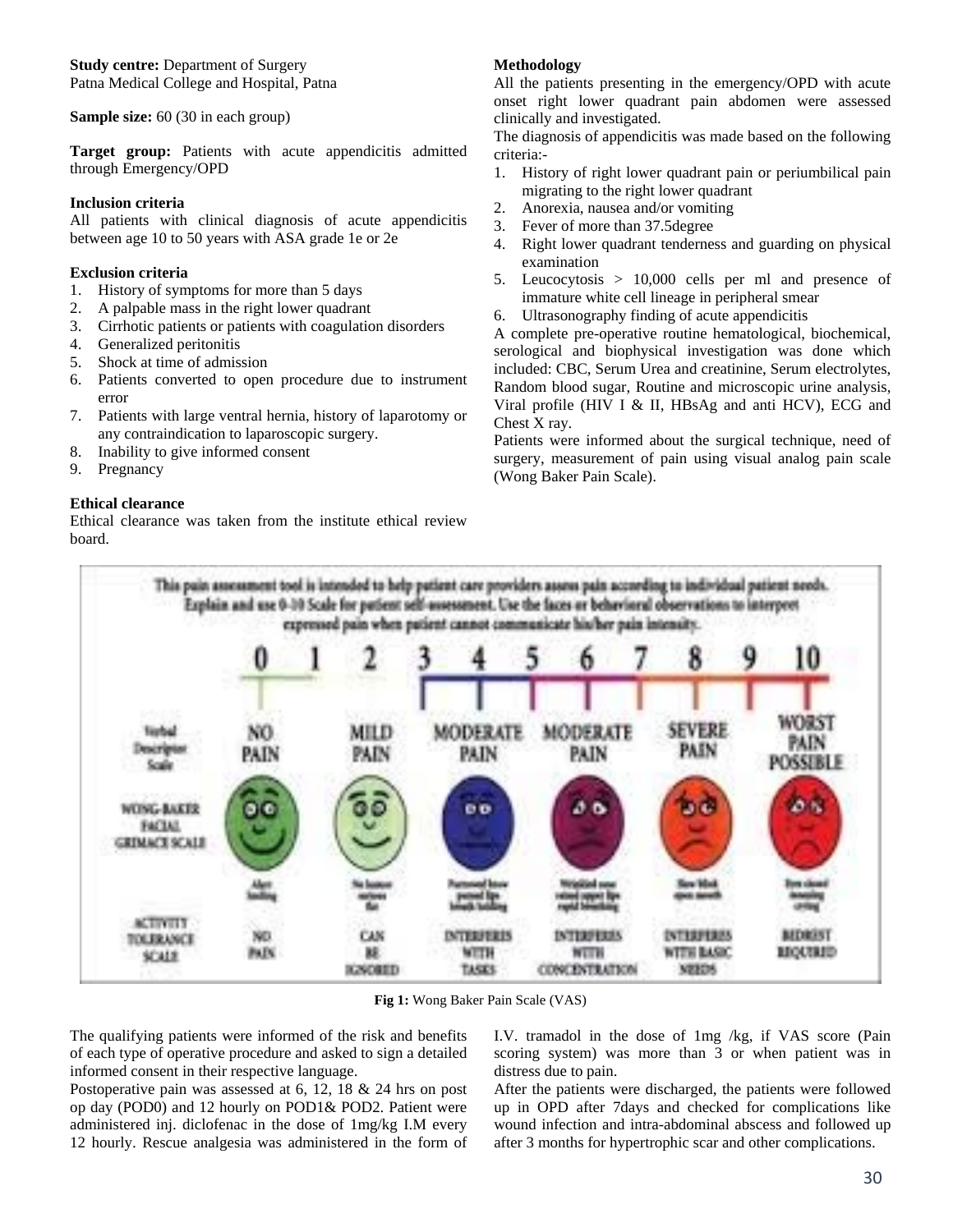All the data were recorded in the standard proforma and later tabulated using SPSS software version 24. Comparison of quantitative variables was done using Student's T-test and chi square test was used for qualitative variable or attributes.

For the level of significance P value  $< 0.05$  was considered statistically significant.

### **Result**

Total 60 patients were included in the study as per sample size and inclusion criteria and 30 patients each were randomized in two study group of laparoscopic appendectomy and open appendectomy.

### *Sex distribution*

There were 12 female and 18 male in laparoscopic group compared to 14 female and 16 male in open group. The male to female ratio (M:F) was 1.5:1 and 1.14:1 respectively. There was no significant difference between the two groups. (P value  $> 0.05$ 

|        | Gender   Laparoscopy group   Open group   P value   Chi Square |            |          |      |
|--------|----------------------------------------------------------------|------------|----------|------|
| Female | 12 (40%)                                                       | 14 (46.7%) | P > 0.05 | 0.27 |
| Male   | 18 (60%)                                                       | 16 (53.3%) |          |      |
| Total  | 30                                                             | 30         |          |      |
| M: F   | 1.5:1                                                          | 1.14:1     |          |      |

**Table 1:** Sex Distribution



#### *Age Distribution*

Of the 60 patients admitted for open and laparoscopic appendectomy between age group 10 to 50 years a majority of patients were between the age of 10 to 30 years.

**Table 2:** Age Distribution

| Age group     | Laparoscopy group | Open group       |      | t-value P value |
|---------------|-------------------|------------------|------|-----------------|
| $10-19$       |                   |                  |      |                 |
| 20-29         |                   |                  |      |                 |
| $30-39$       |                   |                  | 0.89 | >0.05           |
| 40-49         |                   |                  |      |                 |
| Total         | 30                | 30               |      |                 |
| $Mean \pm SD$ | $22.53 \pm 9.41$  | $20.47 \pm 8.64$ |      |                 |



**Graph 2:** Age Distribution

## *Clinical Symptoms*

The patients included in the study group at the time of admission presented with varied symptoms and signs. The patients were assessed using Alvarado's Score based on symptom of migration of pain, anorexia, nausea and vomiting and clinical sign of tenderness, rebound tenderness and elevated temperature. A statistical analysis of patients symptoms and signs in the two group revealed P-value  $>0.05$ which is statistically non-significant and hence patients in two groups were comparable with identical symptoms and signs.

**Table 3:** Comparison of Symptom of Patients in Two Groups

| <b>Symptom</b>    |     | Laparoscopy group | Open group  |  |
|-------------------|-----|-------------------|-------------|--|
| Migration of pain | Yes | 22 (77.3%)        | 26 (86.7%)  |  |
|                   | No  | 8 (22.7%)         | $4(13.3\%)$ |  |
| Anorexia          | Yes | 24 (80%)          | 26 (86.7%)  |  |
|                   | No  | 6(20%)            | $4(13.3\%)$ |  |
|                   | Yes | 16 (53.3%)        | 19 (63.3%)  |  |
| Nausea/Vomiting   | No  | 14 (46.7%)        | 11 (36.7%)  |  |



**Graph 3:** Clinical symptoms (Laparoscopy group)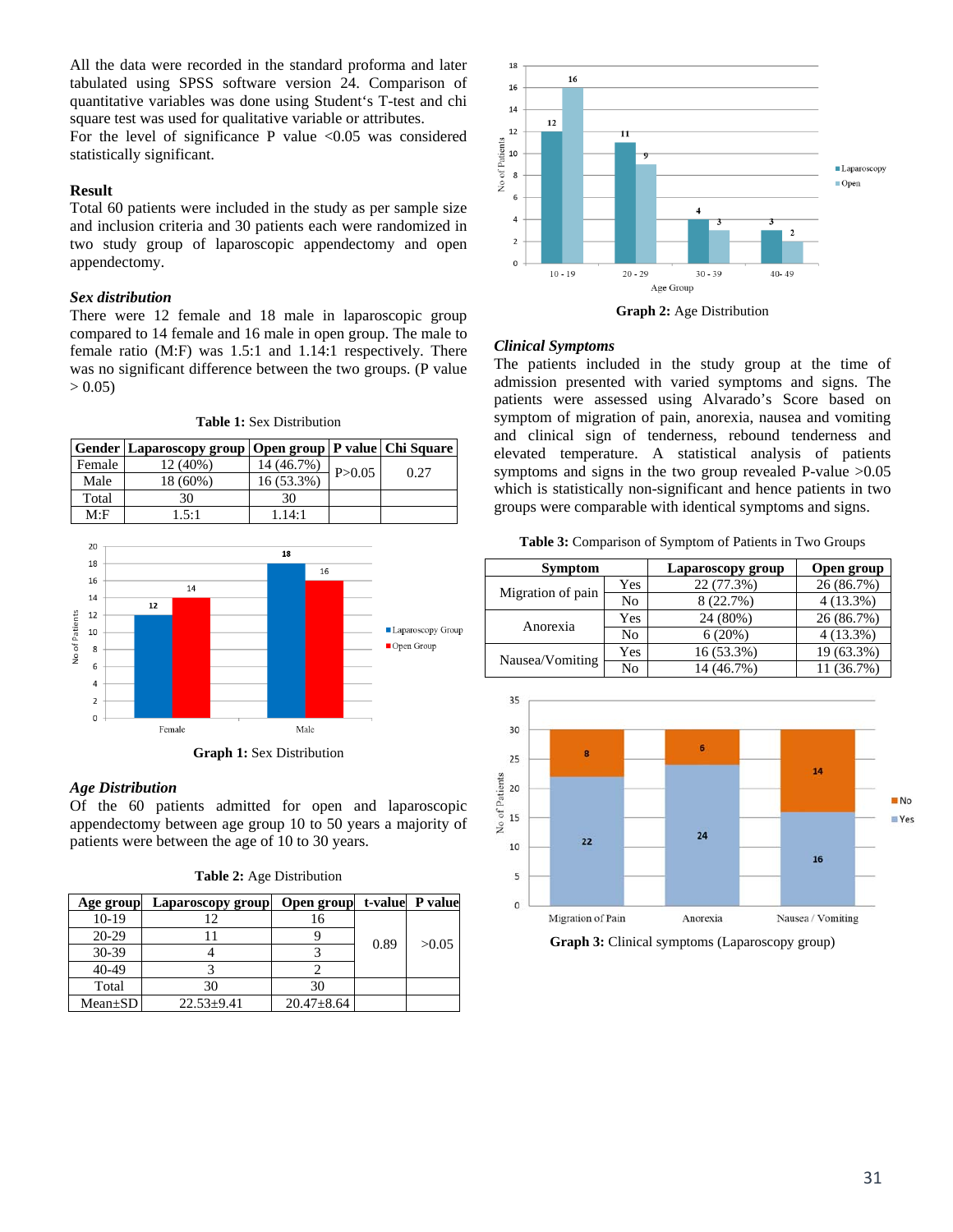

**Graph 4:** Clinical symptoms (Open group)

#### *Clinical signs*

The patients were clinically evaluated for pain lower abdomen and as per criteria of Alvarado Score for diagnosis of acute appendicitis different sign elicited were recorded besides a complete general examination of the patient. The sign elicited were comparable for the two group of patients.

**Table 4:** Comparison of Clinical Sign present in Patients in Two Group

| Sign        |     | Laparoscopy group | Open group |
|-------------|-----|-------------------|------------|
| Tenderness  | Yes | 30 (100%)         | 30 (100%)  |
|             | No  |                   |            |
| Rebound     | Yes | 13 (43.3%)        | 19 (63.3%) |
| Tenderness  | No  | 17 (56.7%)        | 11 (36.7%) |
| Elevated    | Yes | 6(20%)            | 6(20%)     |
| Temperature | No  | 24 (80%)          | $80\%)$    |





**Graph 6:** Clinical Sign (Open Group)

#### *Investigation*

Apart from routine investigations done, the investigatory findings incorporated in Alvarado Score i.e. increased leucocytes count and shift to left were compared for the two group of patients and the difference was statistically nonsignificant (P value  $>0.05$ ) and hence the patients were identical based on investigatory findings.

| <b>Table 5:</b> Comparison of investigatory findings of the patients of the |  |
|-----------------------------------------------------------------------------|--|
| two groups                                                                  |  |

|                    | <b>Parameters</b>          | Laparoscopy<br>group | <b>Open</b><br>group |
|--------------------|----------------------------|----------------------|----------------------|
|                    | $<$ 10,000/mm <sup>3</sup> | $3(10\%)$            | $3(10\%)$            |
| Leucocyte count    | $10,000 - 20,000/mm^3$     | 23 (76.7%)           | 22 (73.3%)           |
|                    | $>20,000/\text{mm}^3$      | $4(13.3\%)$          | 5(16.7%)             |
| Shift to left      | Yes                        | 17 (56.7%)           | 14 (46.7%)           |
|                    | No                         | 13 (43.3%)           | 16 (53.3%)           |
| USG finding $s$ /o | Yes                        | 26(86.6%)            | 24(80%)              |
| acute appendicitis | No                         | $4(13.4\%)$          | 6(20%)               |



**Graph 7:** Comparison of Total Leucocyte Count and Shift to Left



**Graph 8:** Comparison of USG finding suggestive of acute appendicitis in the two group

## *Duration of Surgery*

Statistically significant difference in operating time was observed with laparoscopic group of patients requiring longer duration for surgery as compared to the open group. The Mean±SD operating time required for laparoscopic surgery was  $63.33\pm14.10$  minute versus  $33.83\pm7.51$  minute required for open surgery.

|  | Table 6: Comparison of operating time between two groups |  |
|--|----------------------------------------------------------|--|
|  |                                                          |  |

|                    | Laparoscopic                       | <b>Open</b>                       | t-    | Р.           |
|--------------------|------------------------------------|-----------------------------------|-------|--------------|
|                    | group                              | group                             | Value | value        |
| Total<br>time(min) | $Mean \pm SD$<br>$63.33 \pm 14.10$ | $Mean \pm SD$<br>$33.83 \pm 7.51$ | 10.11 | $<\!\!0.001$ |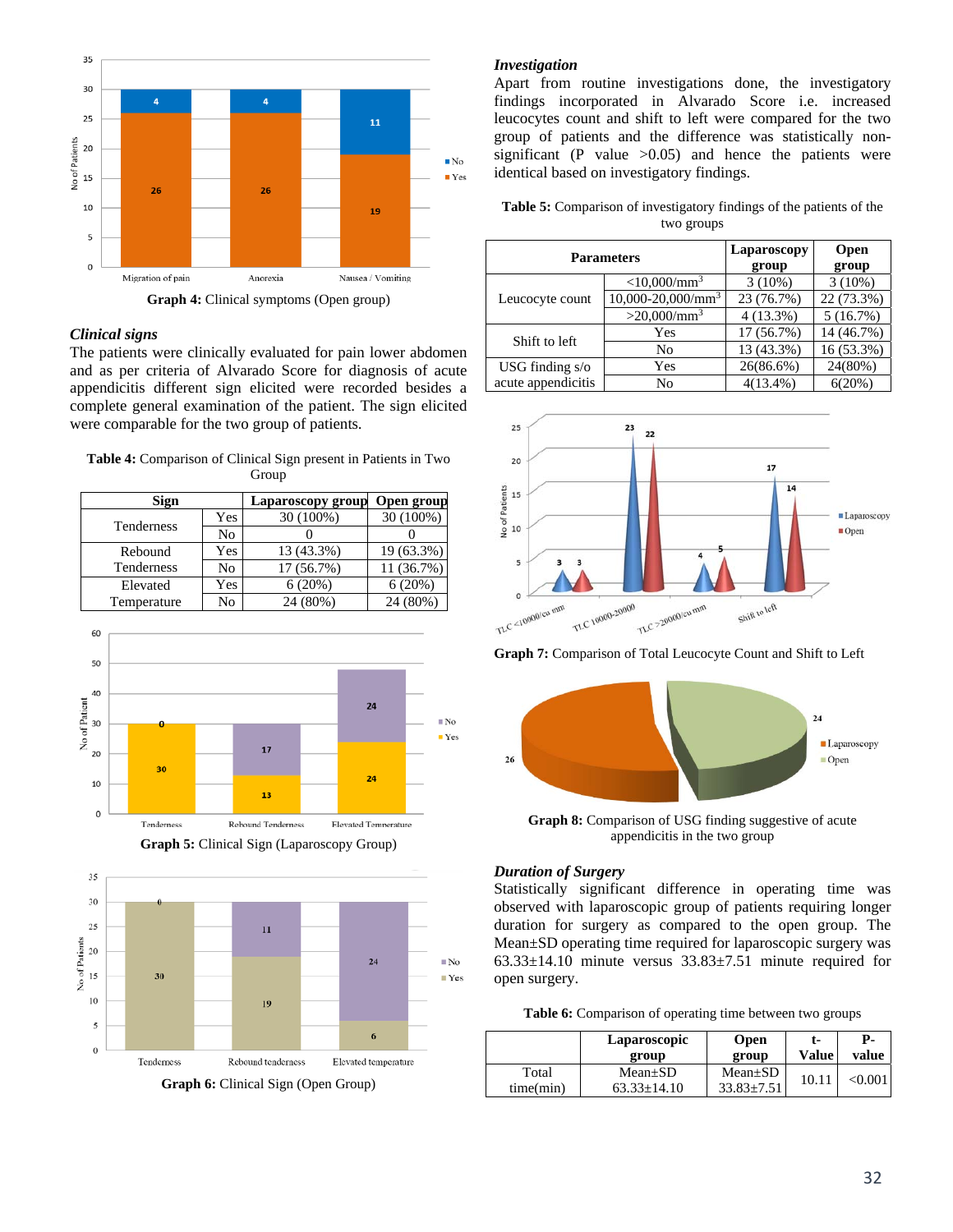

**Graph 9:** Comparison of mean operating time (in minute) of the two groups

#### *Visual Analogue Pain Score*

Statistically the pain score of laparoscopic appendicectomy patients and open appendicectomy patients were compared on post-operative day 0, 1 and 2. It was observed that patients undergoing laparoscopic appendicectomy had higher visual analogue pain score on post-operative day and 1<sup>st</sup> postoperative post-operative day and the difference was statistically significant.

**Table 7:** Comparison of Visual Analogue Pain Score on Post-Operative Day 0, 1 & 2

| <b>Post-Operative</b><br>Day | Group     | <b>Mean</b><br><b>VAS</b> | <b>SD</b> | <b>SEM</b> | t-<br>value | P<br>value |
|------------------------------|-----------|---------------------------|-----------|------------|-------------|------------|
| POD <sub>0</sub>             | LA        | 6.33                      | 1.15      | 0.21       | 6.89        | < 0.001    |
|                              | <b>OA</b> | 4.33                      | 1.09      | 0.20       |             |            |
| POD <sub>1</sub>             | LA        | 3.26                      | 0.69      | 0.13       | 6.28        | < 0.001    |
|                              | <b>OA</b> | 2.07                      | 0.78      | 0.14       |             |            |
| POD <sub>2</sub>             | LA        | 1.22                      | 0.42      | 0.42       | 1.62        | >0.05      |
|                              | <b>OA</b> | 1.00                      | 0         | 0          |             |            |



**Graph 10:** Comparison of VAS Score on POD 0, 1 & 2 between two groups

### *Rescue Analgesia Requirement*

Administered dose of rescue analgesia on post-operative day 0, 1 and 2 in the form of intravenous Inj Tramadol was compared for the two groups and the difference of which was found to be statistically non-significant with P value  $> 0.05$ .

**Table 8:** Comparison of Rescue Analgesia Required on Post-Operative Day 0, 1 and 2

| Post-<br>Operative<br>Day | Group     | Mean dose of<br><b>Rescue</b><br>Analgesia | <b>SD</b> | <b>SEM</b> | t-<br>value | P<br>value |
|---------------------------|-----------|--------------------------------------------|-----------|------------|-------------|------------|
|                           | LA        | 115.00                                     | 35.11     | 6.41       | 0.61        | >0.05      |
| POD <sub>0</sub>          | <b>OA</b> | 110.00                                     | 27.54     | 5.03       |             |            |
|                           | LA        | 64.21                                      | 23.00     | 4.35       | 0.81        | >0.05      |
| POD <sub>1</sub>          | <b>OA</b> | 50.00                                      | 50.00     | 0.00       |             |            |
| POD <sub>2</sub>          | LA        | 68.75                                      | 37.20     | 13.15      | 0.96        | >0.05      |
|                           | <b>OA</b> | 55.56                                      | 16.67     | 5.56       |             |            |



**Graph 11:** Comparison of Mean Rescue Analgesia Requirement on POD 0, 1 & 2 between the two groups

## *Initiation of oral liquid and solid diet*

Statistically non-significant difference was observed while comparing the time interval of initiation of liquid and solid diet in the patients of two groups post operatively.

**Table 9:** Comparison of average time to initiation of liquid and solid diet

| <b>Diet</b> | Laparoscopic group<br><b>Mean</b> ±SD | Open group<br>$Mean \pm SD$ |      | t-value   P value |
|-------------|---------------------------------------|-----------------------------|------|-------------------|
| Liquid      | $28.40\pm 6.67$ hrs                   | $30.40 \pm 14.4$ hrs        | 0.68 | >0.05             |
| Solid       | $55.87 + 12.71$ hrs                   | $52.80 \pm 15.94$ hrs       | 0.82 | >0.05             |



**Graph 12:** Comparison of initiation of liquids & solids orally in two groups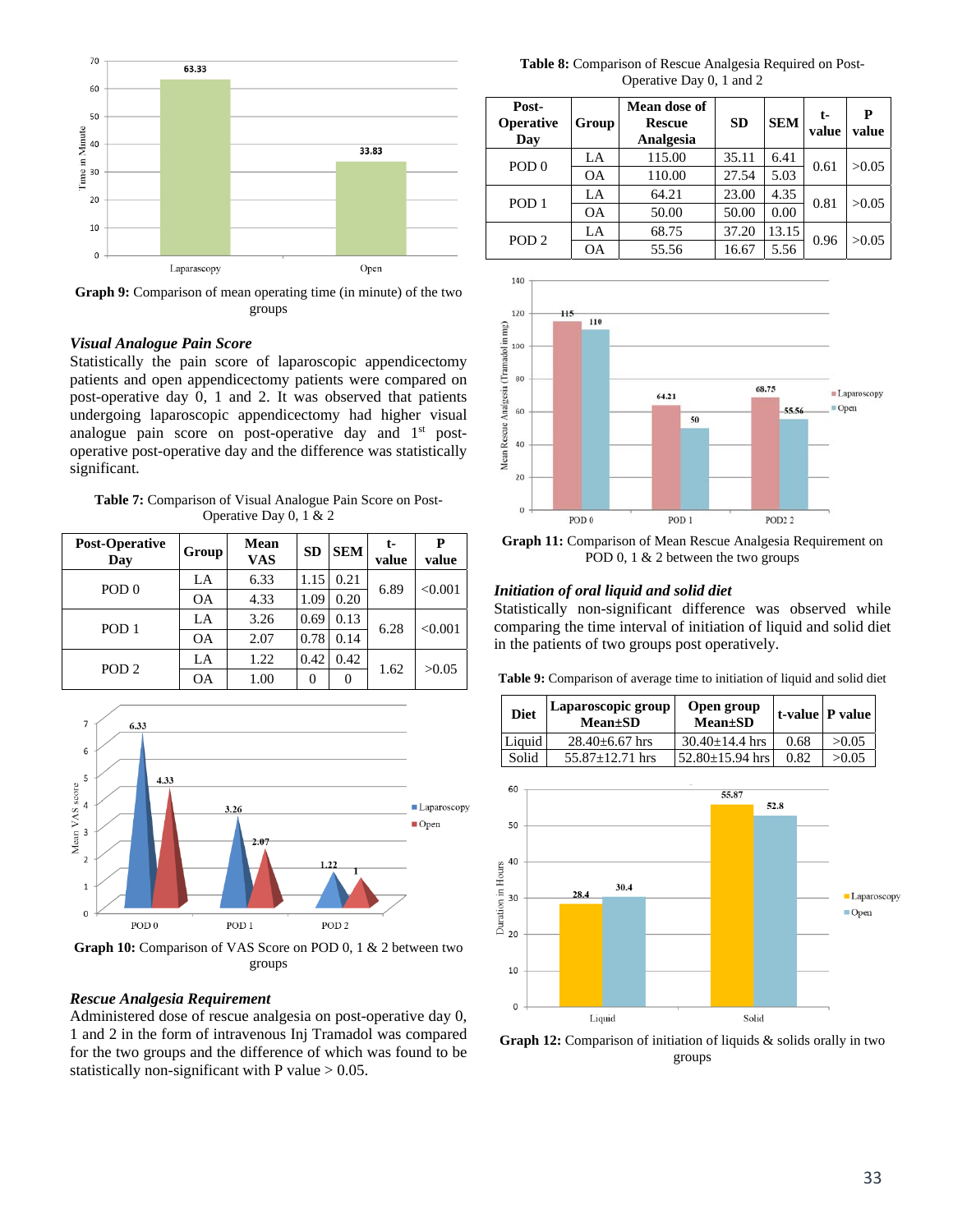#### *Length of hospital stay*

A comparison of total length of hospital stay for the two group revealed statistically significant difference in mean hospital stay with laparoscopic group patients having shorter duration of hospital stay (Mean±SD of 4.67±2.93 days) compared to open group (Mean±SD of 7.57±1.10 days)

**Table 10:** Comparison of average hospital stay between the two groups



**Graph 13:** Comparison of average hospital stay (in days) between the two groups

# *Return to routine work*

Early return to routine work was observed in patients undergoing laparoscopic appendicectomy (Mean±SD of 7.23±1.52 days) compared to open appendicectomy (Mean±SD of 11.53±1.68 days). The difference was statistically significant.

**Table 11:** Comparison of return to routine work

| Laparoscopic group<br>(In days) | Open group<br>(In days)           | t-value | P value      |
|---------------------------------|-----------------------------------|---------|--------------|
| $Mean \pm SD$<br>$7.23 + 1.52$  | $Mean \pm SD$<br>$11.53 \pm 1.68$ | 10.40   | $<\!\!0.001$ |



**Graph 14:** Comparison of return to routine work (in days) for the two groups

#### *Complications*

The incidence of post-operative complication was compared between the two groups and the difference was found to be statistically non-significant.



**Graph 15:** Incidence of complication in the two groups

#### **Discussion**

Acute appendicitis is the most common intra-abdominal condition requiring emergency surgery [1]. Left untreated, appendicitis has the potential for severe complications, including perforation or sepsis, and may even cause death. [6] Though more than 25 years has elapsed since the introduction of laparoscopic appendectomy, there is no consensus on its advantages and disadvantages compared to the conventional technique.

It is a known fact that appendicitis is the disease of younger age, our study also supports this view but no age is immune to appendicitis. In our study we excluded the patient aged less than 10 years and more than 50 years of age. Majority of patients in our study were between 10-30 years of age. Different literatures suggest that peak incidence of acute appendicitis occurs between the ages 10 and 30 years [7]. In comparative international studies commonest age group was between 10-30 years (90%) [8]. The mean age of the patient included in our study was 22.53±9.41 years in laparoscopic group and 20.47±8.64 years in open group. In the study done by Peiser *et al* [9], the mean age was 32.8 years in open group and 31.2 years in laparoscopic group. Similarly in a study done by Kahagias I *et al* the mean age was 33.4±18years in open group and 33.8±17.8years in laparoscopic group.

In our study there were 60% male and 40% female in laparoscopic group and 53.3% male versus 46.7% females in open group. In the study done by Kehagias I *et al* there were 55.1% males and 44.9% females in open group and 44.5% males and 55.5% females in laparoscopic group.

Pain was the most important presenting symptoms and was present in majority of the patients in both the groups of our study. This is similar to study of Adesunkanmi AR  $[10]$ , who reported abdominal pain in all cases of appendicitis.

In both groups there was non-significant difference in patient's characteristics with respect to age, sex, symptom and sign.

Recent studies have shown significant advantages of laparoscopic appendectomy with respect to the length of hospital stay, postoperative pain and infectious complication [11, 12, 13] These findings have been challenged by other authors who observed no significant difference in the outcome between the two procedures, and moreover noted higher costs with laparoscopic appendectomy [14].

Keeping in mind that laparoscopic appendicectomy, unlike other laparoscopic procedures, has not been found superior to open surgery for acute appendicitis, we designed the present study to determine any possible benefits of the laparoscopic approach.

Operative time remains a topic of much debate among experts. Preliminary studies has shown significantly longer operative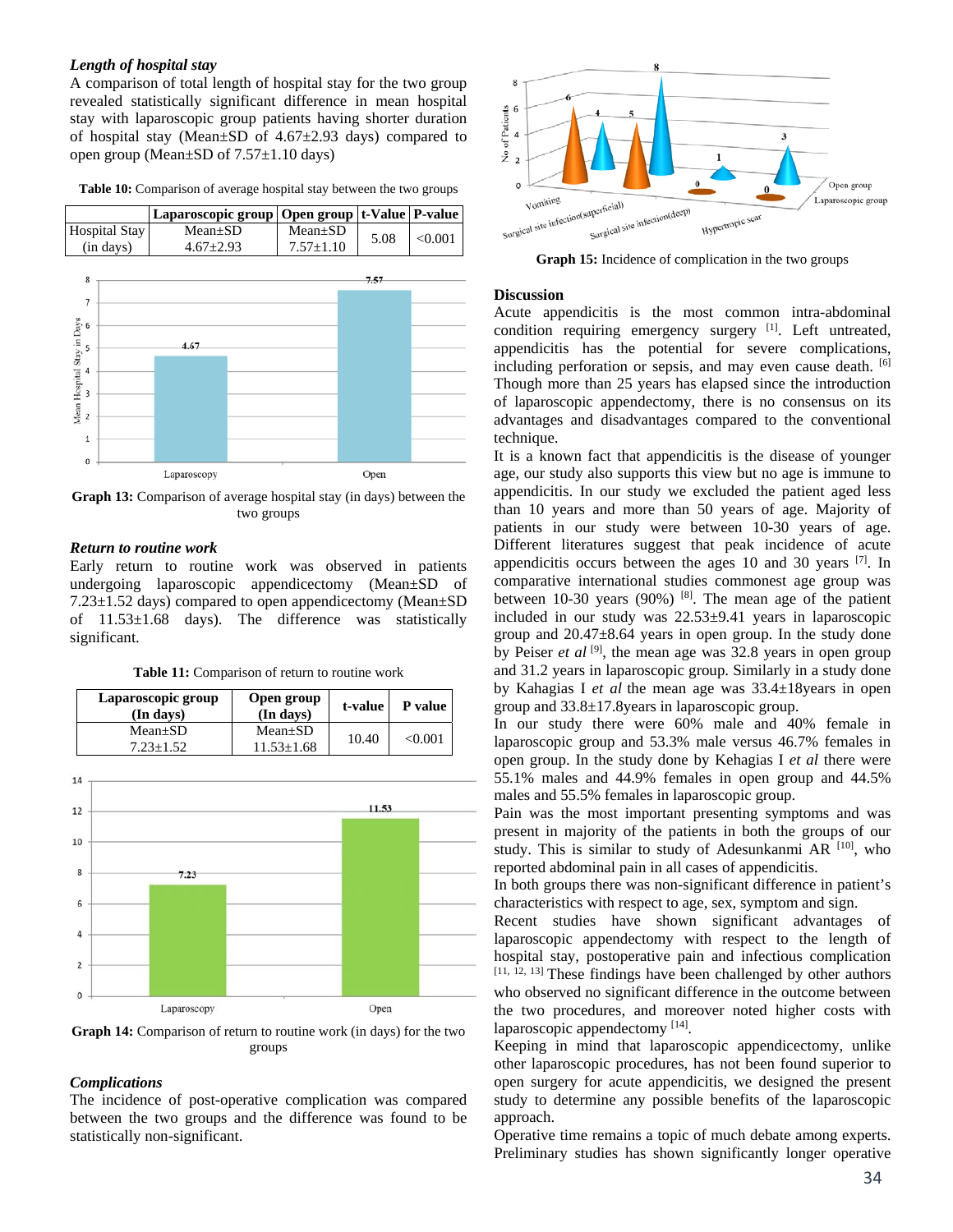times for laparoscopic appendicectomy  $[12]$ . The lack of expertise of the surgeons with the new technique may contribute to the longer duration of the operation in the early studies. However, recent studies have supported the recent finding. In our study, mean duration of surgery was 63.33±14.10 minute in laparoscopic group and 33.83±7.51 minute in open group. In our study, duration of surgery in both laparoscopic and open group excluded the time required for anaesthetizing the patient, a parameter which would have more significantly increased the total operating room time for the patients undergoing laparoscopic procedure compared to open procedure, since the laparoscopic procedures were carried out under general anaesthesia whereas open procedure was done under sub arachnoid block.

Previous studies have given conflicting results with respect to the length of hospital stay after laparoscopic appendicectomy. Guller *et al* in a population based analysis using a national administrative data base showed that laparoscopic appendicectomy is associated with significantly shorter hospital stay. These findings were supported by the Cochrane collaboration large scale meta-analysis  $[10]$ . In our study, mean hospital stay 4.67±2.93 (days) in laparoscopic group and  $7.57\pm1.10$  (days) in open group. Our studies were support this view.

In the present study bowel movements were regularly observed in the two groups. There is no significant result observed in two groups for intake of liquid and solid diet. A study conducted by Kehagias I et al<sup>[9]</sup> bowel movements in the first post-operative day were observed in 92% patients subjected to laparoscopic group and 67% in the open group (p value <0.001). As a result, 78% patients in the laparoscopic group and 51% in the open group were able to tolerate a liquid diet within the first 24 postoperative hours.

In the present study, pain was assessed both subjectively via a visual analogue scale score and objectively by the medication used in the form of rescue analgesia. In this study, laparoscopic group show slightly more pain on operative and first postoperative day in comparison to open group. Although some studies have reported less pain in the first 48 hours after laparoscopic appendicectomy.

There was no mortality in our study. This is consistent with the majority of previous publications. It has been reported that the mortality rate is 0.05% and 0.3% in laparoscopic and open appendectomy respectively.

According to the Cochrane systemic review of the literature, [15] wound infection is about half, while intra-abdominal abscess formation is 3 times higher after laparoscopic appendicectomy compared to open appendicectomy. In present study, the rate of wound infection in patients with open group was higher (26.6%) in comparison to laparoscopic group (16.6%). Postoperative vomiting complication was slightly higher in laparoscopic group (20%) in comparison to open group (13.3%) due to high dose of medication used as rescue analgesia. There was no intra-abdominal abscess formation in laparoscopic group in comparison to only one cases of intraabdominal abscess in open group. Postoperative hypertrophic scar formation in patients with open group was reported in three cases (10%). There was reported hypertrophic scar formation in laparoscopic group.

Provided that surgical experience and equipment are available, laparoscopic appendectomy is safe and equally efficient compared to the conventional technique. However, as long as there is no consensus to the best approach for appendicitis, the choice of the procedure should be based on the preference of the surgeons and patients.

# **Summary**

This study "A Comparative Study of Laparoscopic Appendicectomy and Open Appendicectomy" was conducted in the Department of Surgery, Patna Medical College & Hospital, Patna to compare the outcomes of laparoscopic with open appendicectomy in patients with acute appendicitis. The study excluded patients with age less than 10 years and more than 50 years, appendicular lump or abscess, generalized peritonitis, coagulation disorders, pregnancy and in those where general anesthesia and laparoscopic surgery is contraindicated. The study included total of sixty patients who were equally divided in two group of laparoscopic and open group.

- There was no significant difference in two groups in following parameters i.e age, sex, presenting clinical symptoms and signs, investigation and USG finding.
- $\div$  The mean duration of surgery 63.33 $\pm$ 14.10 (min) in laparoscopic group in comparison to  $33.83\pm7.51$  (min) in open group.
- $\div$  The mean time for oral intake of liquid diet 28.40±6.67 (hrs) and solid diet  $55.87 \pm 12.71$  (hrs) in laparoscopic group in comparison to liquid diet 30.40±14.69 (hrs) and solid diet 52.80±15.94 (hrs) in open group.
- $\div$  The mean length of hospital stay 4.67 $\pm$ 2.93 (days) in laparoscopic group in comparison to  $7.57\pm1.10$  (days) in open group.
- $\div$  The mean time to return to routine work 7.23 $\pm$ 1.52 (days) in laparoscopic group in comparison to  $11.53\pm1.68$  (days) in open group.
- Postoperative complication, surgical site infection superficial/deep, slightly more in open group in comparison to laparoscopic group. No case of intraabdominal abscess formation was reported in laparoscopic group. There was 10% incidence of hypertrophic scar formation in open group.
- There was no mortality in our study.

# **Conclusion**

Modern surgical era is era of minimal access surgery. If a newer surgical technique gives comparable or improved results, it should not only be accepted but should be promoted also. Laparoscopic Appendicectomy qualifies for these criteria. Hence, whenever feasible it should be the method of choice in surgical management of appendicitis.

# **References**

- 1. Addiss DG, Shaffer N, Fowler BS, Tauxe RV. The epidemiology of appendicitis and appendicectomy in the united states. Am J Epidemiol. 1990; 132:910-92.
- 2. Russel RCG, Williams NS, Bulstrode CJK. The vermiform appendix chapter 67 in short practice of surgery, Bailey and Love's 25th Edn. Arnold publication 2004, 1204-1218.
- 3. Eubanks S, Schaver PR. Laparoscopic surgery chapter 27 in Text book of surgery, 15<sup>th</sup> Edn. Sabistan DC, Kirn H, Lyery, Eds. W.B saunders company. Prism Book Ltd., 1997, 791-807.
- 4. Semm K. Endoscopic appendectomy, Endoscopy 1983; 15:59-64.